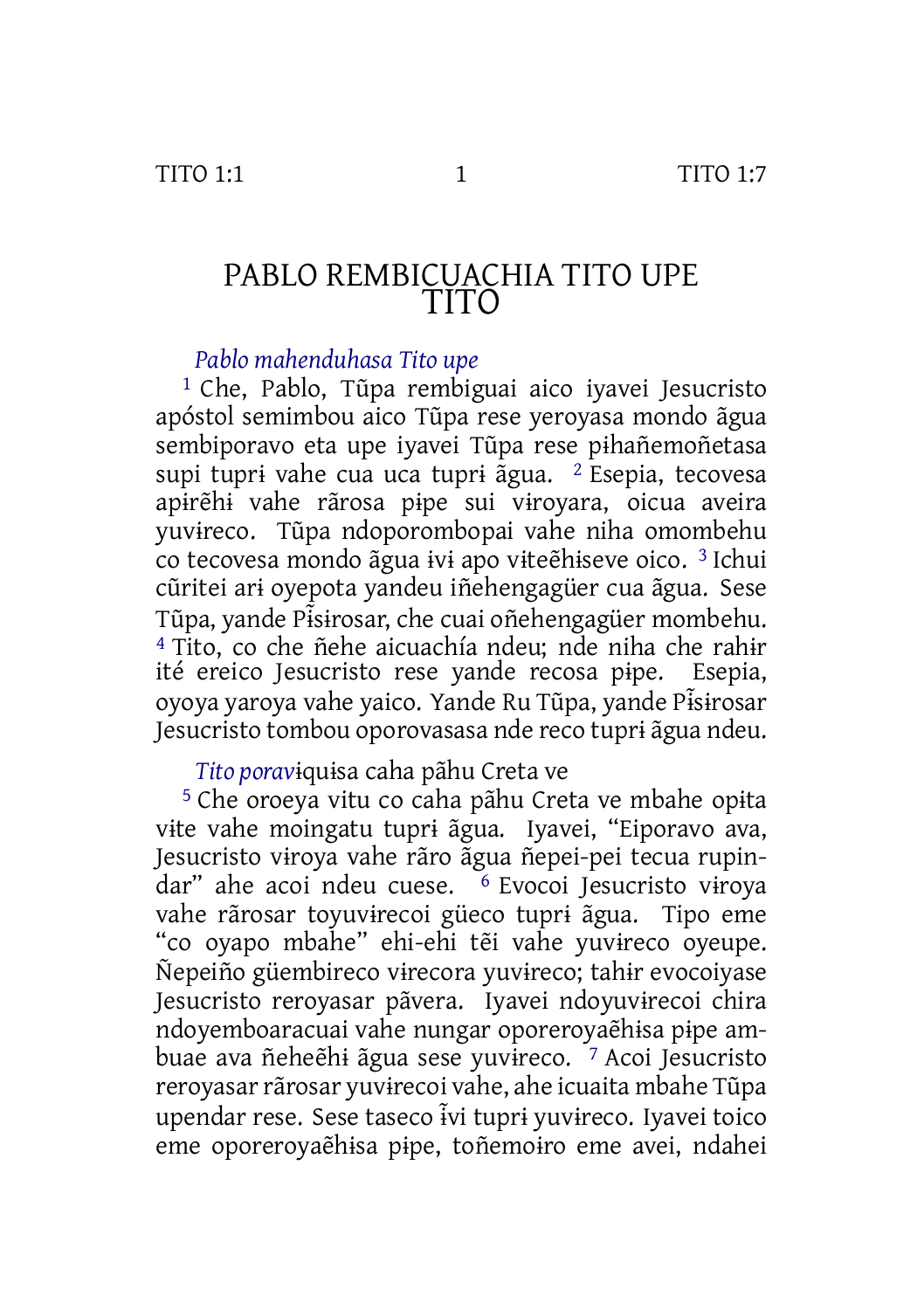chiaveira caguartẽi; ndivava serai chiaveira, tiguarepochi pota rai eme yuvɨreco. 8 Iyacatu rumo omoinguera ava oyepota vahe güẽtave oyepɨri. Iyavei avɨye aira yepi. Osãro tuprɨra güecocuer. Iyavei taseco ɨvĩ güeco catuprɨ pɨpe Tũpa upe. Tosãro tuprɨ avei opɨhañemoñetasa yuvɨreco. 9 Iya oyemboya catu oyembohesa supi tuprɨ vahe rese yuvɨreco. Ipɨpe sui tomonguerẽhɨ catu ambuae yuvɨreco co ñehesa maranehɨ pɨpe iyavei ambuae seroi̇̃rosar pihañemoñeta mohivi ãgua.

10 Esepia, oime setá nimbahe reroyai vahe; judío "peyembocircuncida pe ñepɨsɨro ãgua" ehi vahe pãhuve oime catu evocoi nungar. Ahe omondo-mondo tẽi vahe oñehe, ombopa tẽi vahe avei ava yuvɨreco. 11 Ẽgüe ehi vahe iyacatu pemonguiriri. Esepia, ahe niha setá ava oñemu vahe omboyepepɨ uca porombohesa supi tuprɨ vahe sui yuvɨreco. Oporombohe mbahe co cotɨ tẽi vahe rese guarepochi rereco ãgua tẽi yuvɨreco.

12 Ñepei mbɨa, otũpa ñehe mombehusar, Creta ɨguar ae aipo ehi omu rese oñehe: "Co Creta ɨguar yuvɨrecoi vahe semirañete ai, mbahe mɨmba nungar tẽi, icaru ai, yangaipa vai yuvɨreco yepi" ehi oñehe. 13 Supi eté aipo ehi; sese emboaracua pĩrata ité. Evocoiyase tovɨroya tupri Tũpa yuvireco.  $14$  Iyavei toviroya eme co judío oyesui tẽi mbahe omombehu vahe iyavei ava porocuaita tẽi yuvɨreco. Esepia, ahe oyemboyere mbahe supi vahe sui yuvɨreco.

15 Acoi ava ndaseco marai vahe upe opacatu mbahe nimarai. Ndiporeroyai vahe, ipɨhañemoñeta rai tẽi vahe upe rumo, ndipoi eté mbahe nimarai vahe. Esepia, ipɨhañemoñeta, yaracuasa avei naporai eté. 16 Iyavei, "Che aicua Tũpa" ehi tuprɨ tẽi angahu yuvɨreco. Mbahe sembiapo rese rumo icuasa seroyaẽhɨsa yuvɨreco.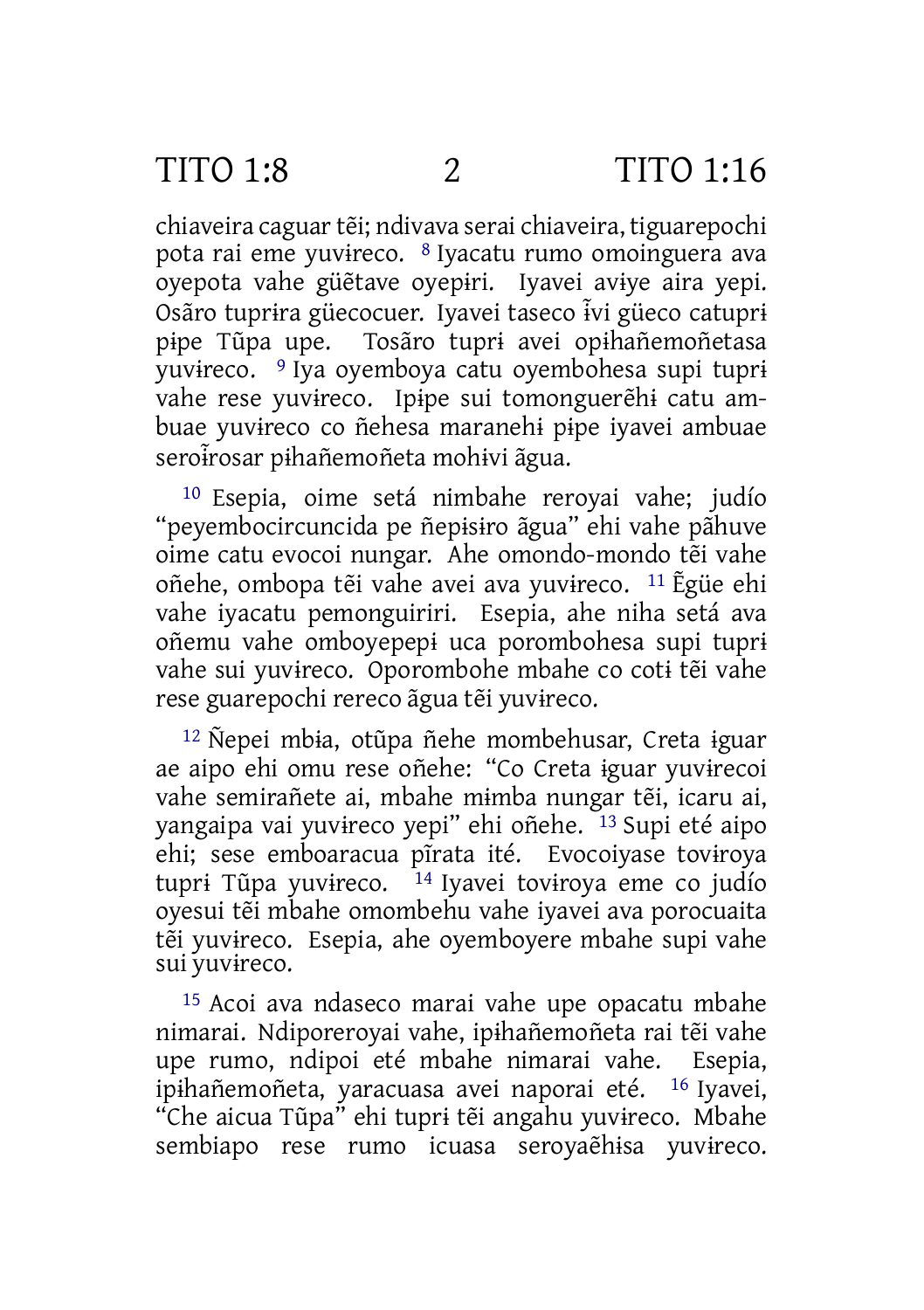Ahe niha ava ndosepia potai vahe, ndiporeroyai vahe yuvɨreco, ndoicatui mbahe avɨye vahe apo yuvɨreco yepi.

## 2

#### *Porombohesa nimarai vahe*

1 Nde ñehe toyoya tuprɨ co porombohesa nimarai vahe rese vepi. <sup>2</sup> Evocoivase mbia otiaro catu vahe Tũpa reroyasartoñearo tuprɨ, imboyeroyaprɨtoyuvɨrecoi, tosãro tuprɨ güecocuer, tovɨreco tuprɨ avei Tũpa reroyasa, oporoaɨsusa. Iyavei güeco mbegüesa pɨpe toñemosa mbahe-mbahe tẽi upe. <sup>3</sup> Ēgüe tehi avei cuña otiaro vahe Tũpa reroyasar yuvɨreco: güeco tuprɨ tovɨreco oporomboeteisa pɨpe yuvɨreco. Iyavei timahechiroi eme, ndosavaɨpoi chiaveira. Ahe rumo omboyecuara güecocuer avɨye vahe, 4 ombohera cuñatai imer raɨsu ãgua, imembrɨ raɨsu ãgua avei. 5 Tombohe avei seco tuprɨ ãgua, iñearo tuprɨ ãgua angaipa sui iyavei sẽta pɨpendar rese hañeco tuprɨ ãgua yuvɨreco. Tomboaracua aveiseco avɨye ãgua, imer mboyeroya ãgua avei. Evocoiyase noñeheñehe tẽi chira ava Tũpa Ñehengagüer rese yuvɨreco.

6 Ẽgüe ere avei emonguerẽhɨ mbɨa chĩhivahe secocuer rese iñearo tuprɨ ãgua. 7 Iyavei emboyecua nde recocuer avɨye vahe opacatu mbahe rese yuvɨreco chupe; nde imbohe tuprɨsa pɨpe emboyecua nde reco maranehɨsa, nde poromboeteisa avei. <sup>8</sup> Iyavei ereñehera nde reco tuprɨ pɨpe. Ipɨpe ambuae noñehe rai chira yuvɨreco nde rese. Evocoiyase yande amotarẽhɨmbar yuvɨnochira ndoicatuise, "Mbahe" ohe ãgua yuvɨreco yandeu.

Emboaracua avei mbiguai yuvirecoi vahe: tovɨroya opacatu mbahe rese güerecuar, tomboyeroya imboeteisave, toiñehepoepɨ eme avei yuvɨreco. 10 Iyavei toñomi eme mbahe. Iyacatu rumo seroyaprɨ tuprɨ yuvɨrecoira. Evocoiyase opacatu osepiase seco tuprɨsa,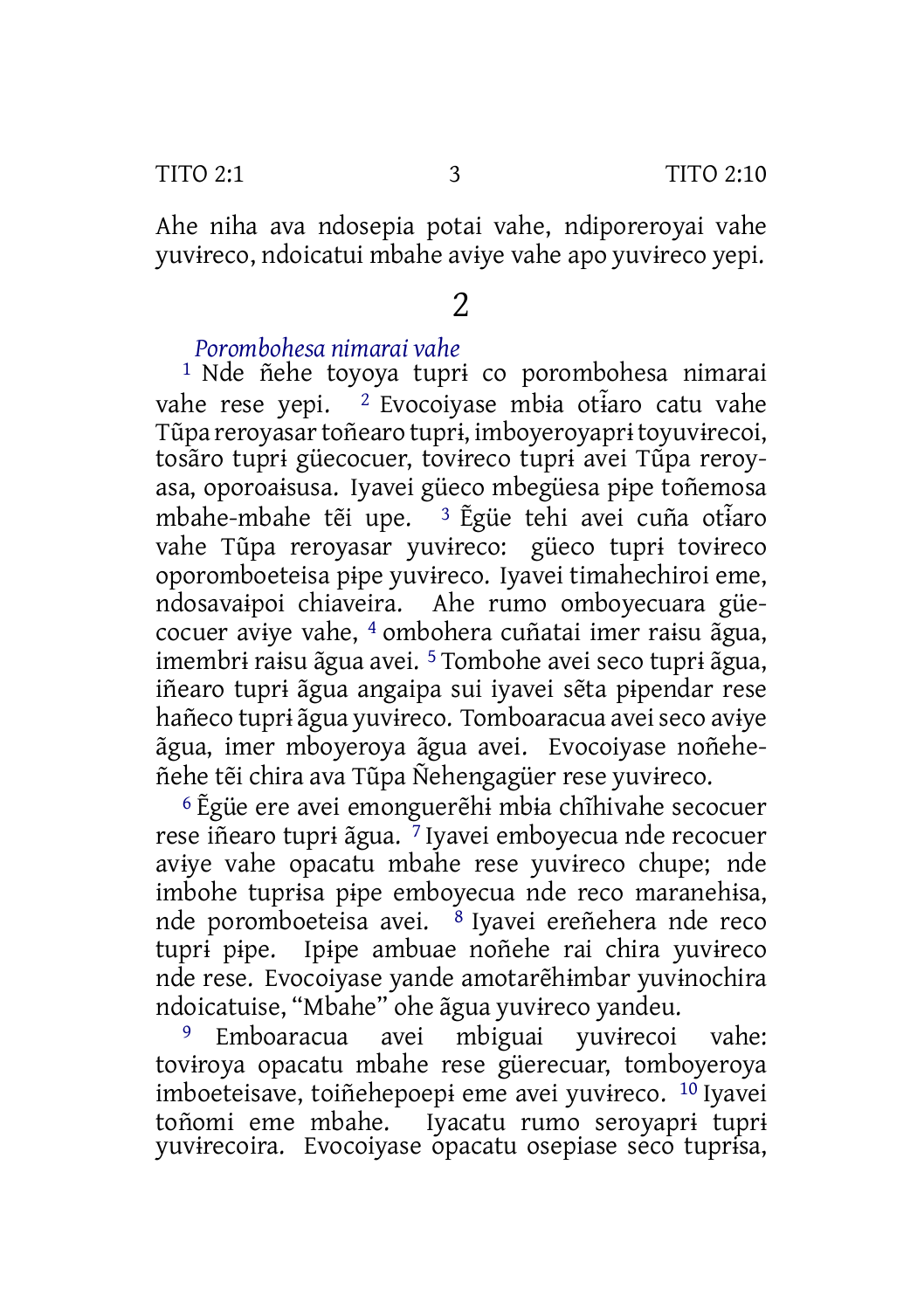omboeteira yande Pɨs̃ɨrosar Tũpa recocuer resendar yembohesa yuvɨreco.

11 Tũpa niha omboyecua oporoaɨsusa yandeu. Ahe güeru pɨs̃ɨrosa opacatu ava upe. <sup>12</sup> Co poroaɨsusa Tũpa suindar yande mbohe mbahe-mbahe tẽi iyavei yande remimbotar tẽi reya ãgua. Iyavei yande mbohe co ɨvɨ pipe yande ñearo tupri ãgua, yande reco ivi ãgua ivavei Tũpa mboetei ãgua. 13 Iyavei yasãro yande vɨharetesa pɨpe Tũpa omboavɨye vaherã güemimombehu, ahe Jesucristo yande Tũpa seco ɨvaté vahe, yande Pɨs̃ɨrosar yevɨ irisa oporañetesa pɨpe. 14 Ahe oyemondo oyeyuca uca yande rese yande pɨs̃ɨro ãgua opacatu mbahe-mbahe tẽi sui yande reco moatɨro tuprɨ ãgua. Evocoiyase yande yaico chupe nara güeraño ité yande querẽhɨsave opacatu mbahe avɨye vahe apo ãgua.

15 Evocoi rese erembohera, eremonguerẽhɨra, eremboaracua aveira opacatu nde porocuaita pɨpe. Sese tipo eme que nde reroirosar.

## 3

#### *Jesús reroyasar cuaita*

1 Co rese emomahenduha: toyapo ava mborerecuar guasu porocuaita yuvɨreco iyavei opacatu ambuae mborerecua-recuarmi porocuaita avei. Iyavei toyemoingatu tuprɨ opacatu mbahe avɨye vahe apo ãgua yuvɨreco. 2 Toñehe-ñehe tẽi eme ambuae ava rese yuvɨreco. Iyavei tiñemoɨro serai eme, toporoaɨsu, tomboyecua avei güeco mbegüesa opacatu ava upe yuvɨreco.

3 Esepia, yɨpɨndar yande avei ndayande mbahecuai yaico iyavei ndayaroyai Tũpa. Ocañɨ tẽi vahe yaico, iyavei yande mbiguai tẽi yaico opacatu mbahe yande remimbotar apo pɨpe; iyavei yaseca-seca mbahe tẽi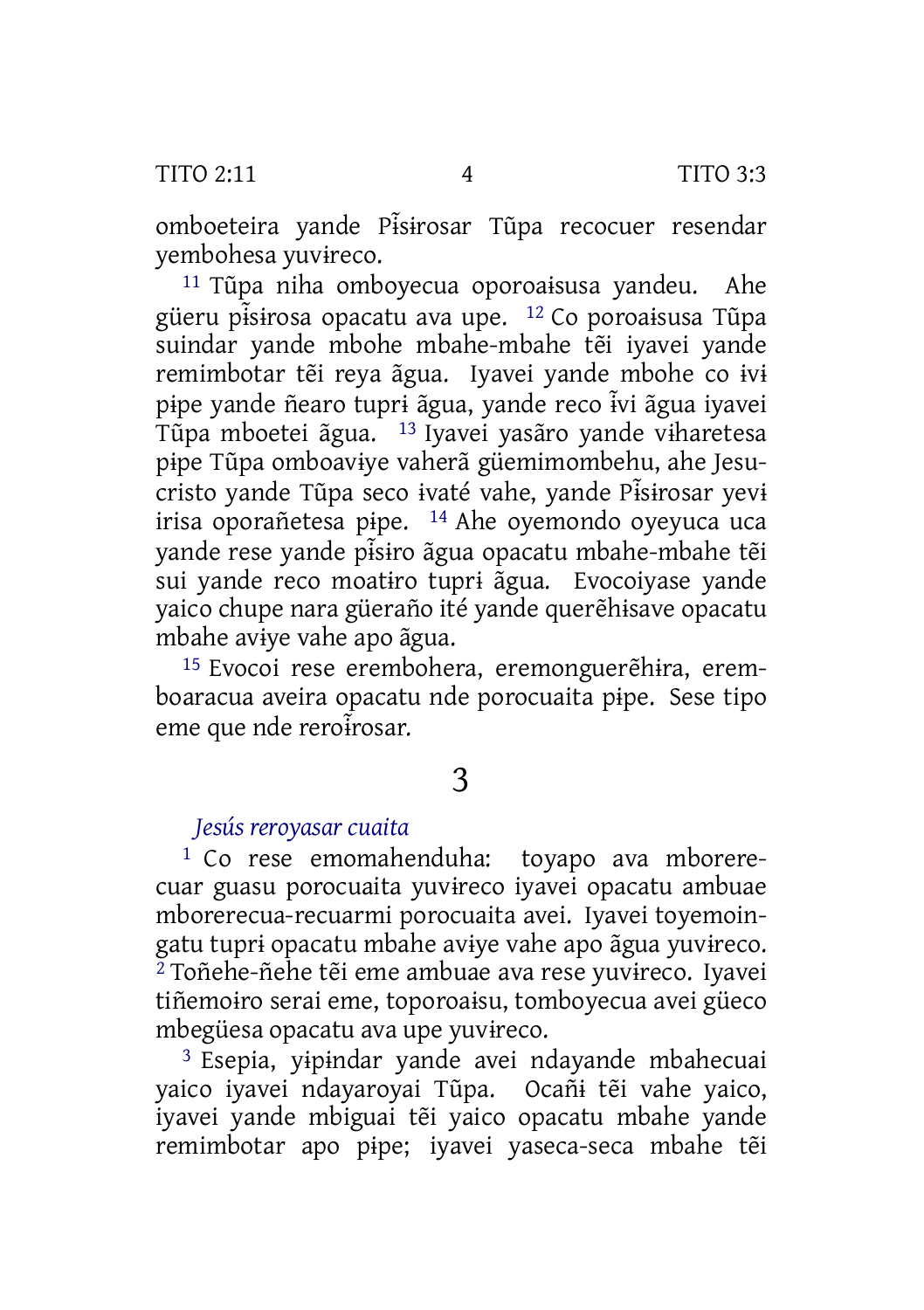vahe yande yembovɨha ãgua. Iyavei yaicoño mbahe tẽi pɨpe, yaipotaño tẽi ambuae ava mbahe, yamotarẽhɨmbrɨ yaico iyavei yandeyeupe ae-ae yayeamotarẽhɨ. 4 Ipare rumo Tũpa, yande Pɨs̃ɨrosar, omboyecua güeco tuprɨsa, oporoaɨsusa opacatu ava upe. <sup>5</sup> Yande pɨs̃ɨro, ndahei rumo yande rembiapo avɨyesa sui, ahe rumo vɨreco oporoparaɨsuerecosa yandeu nara. Ichui omoatɨro yande recocuer yande reco mopɨasu. Iyavei Espíritu Santo pɨpe yande recocuer recuñaro tecove pɨasu rereco ãgua. <sup>6</sup> Iyavei yande Pɨs̃ɨrosar Jesucristo rembiapo sui Tũpa ombou catu oEspíritu Santo yandeu, 7 ipɨpe yande reco ai sui yande renose yande reco ɨvĩ tuprɨ ãgua oporoaɨsusa pɨpe 'toipɨsɨ co tecovesa apɨrẽhɨ güemiaro yuvɨreco' oya.

8Aipo ñehesa supi eté vahe. Che aipota sese ereporombohera. Ipɨpe Tũpa reroyasar toyapo mbahe avɨye vahe yuvɨreco. Evocoi ñehesa avɨye ité opacatu oiporu vaherã yuvɨreco. 9 Ereyepepɨra rumo opacatu co nungar mbahe sui: yɨpɨndar ñehesa yepoepɨ tẽisa sui, ipare aracahendar ava recocuer rese ñehesa sui. Ereyepepɨ aveira iporomoñemoɨro serai vahe sui, Moisés porocuaita resendar sui tẽi ñehepoepɨ-epɨsa sui avei. Esepia, evocoi nungar mbahe ẽgüe ehi tẽi vahe.

10 Acoi ava omoimese yemboyahosa Tũpa reroyasar pãhuve, eñehe chupe. Nande reroyaise, eñehe iri chupe. Nande reroya catu itese, eremosera peyesui. <sup>11</sup> Tereicua evocoi nungar ava oyavɨ vahe güecocuer yepi, ahe ae oyemocañɨ vahe oangaipa pɨpe oico.

### *Tito upendar ñehesa*

12 Acoi amondose Artemas, anise Tíquico ndeu, eyu pɨhaivi che repia tecua Nicópolis ve. Esepia, aheve apɨta pota sõhisa vahe pituhu rãro. <sup>13</sup> Eipitivii opacatu nde catugüer rupi ava recocuer moingatusar Zenas, Apolos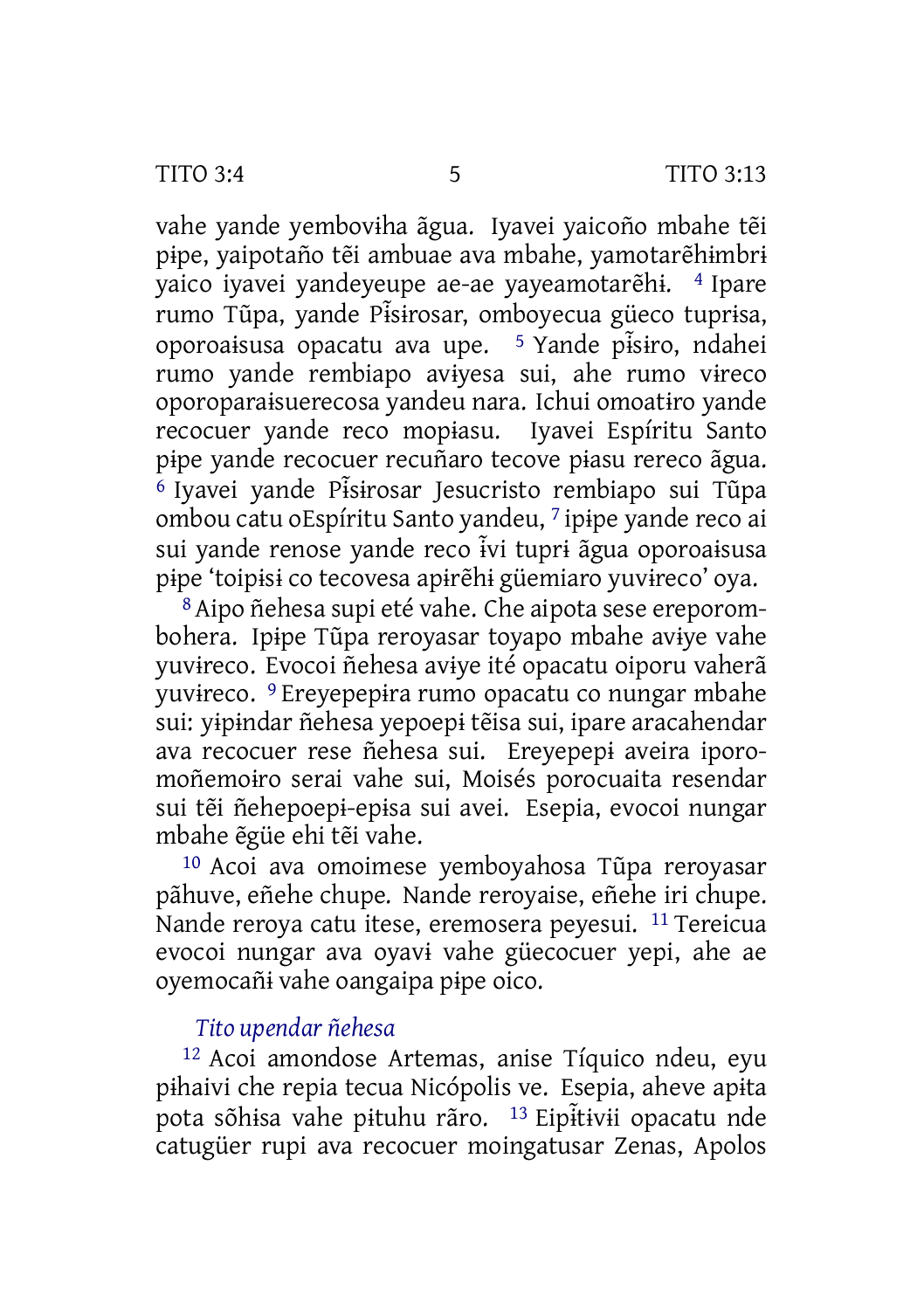TITO 3:14 6 TITO 3:15

avei. Ahe chupe emondo mbahe semimbotar. Evocoiyase toyuvɨraso tuprɨ oguatasa rupi; tipane eme que mbahe chupe yuvɨreco. 14 Iyavei ambuae Jesús reroyasar eipe pendar toyembohe avei yuvɨreco mbahe tuprɨ apo ãgua iyavei ava mbahe chupe ipane vahe pɨ ̃tɨvɨi ãgua. Evocoiyase secocuer avɨye itera yuvɨrecoi.

#### *Mahenduhasa iyavei porovasasa ipa vahe*

15 Opacatu yuvɨrecoi vahe cohave che pɨri omondo omahenduhasa yuvɨreco ndeu. Iyavei emombehu che mahenduhasa yande mborɨpar iporeroya vahe upe. Tũpa tape rovasa eipeve opacatu. Aipo rupive.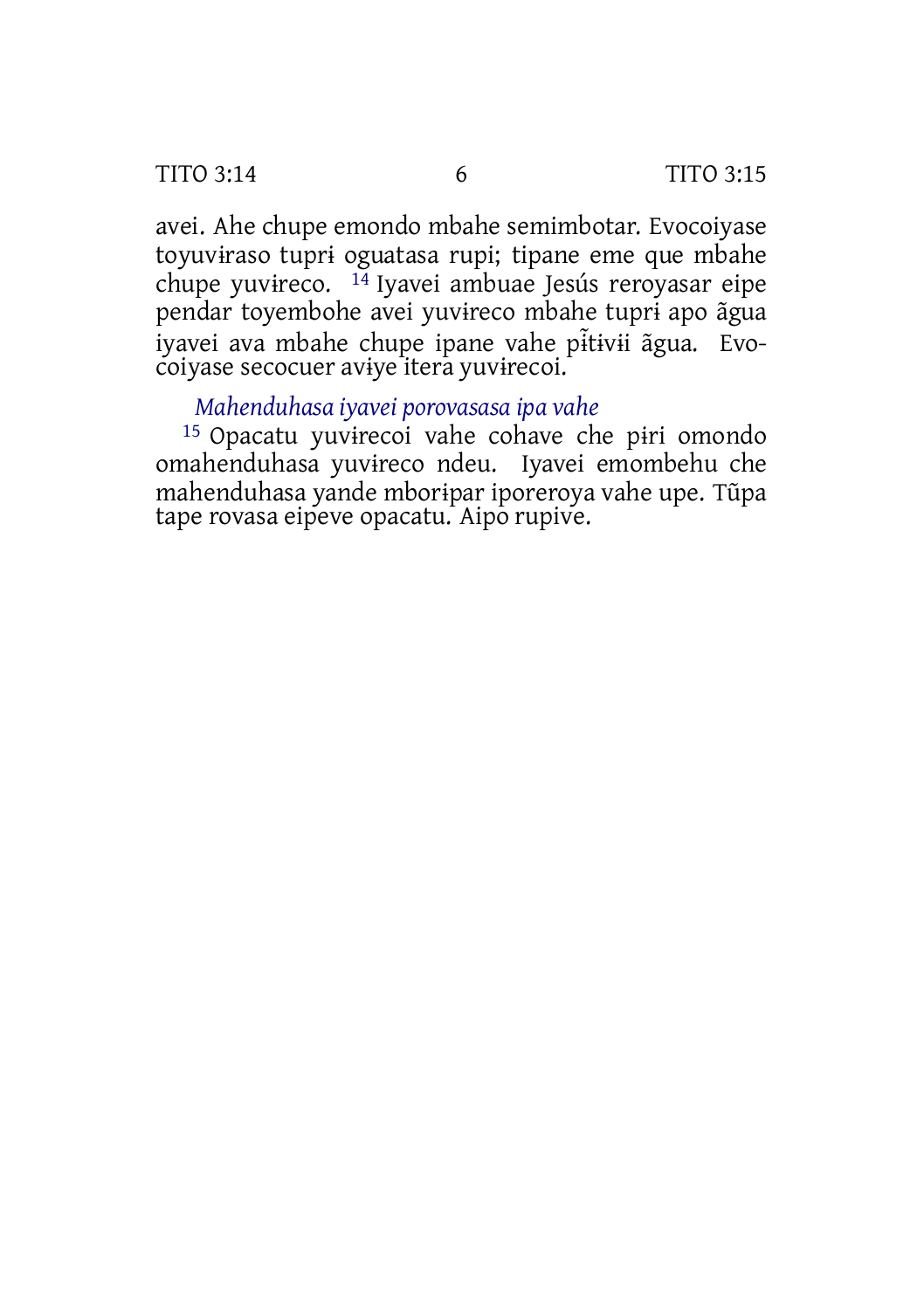7

# Tũpa Ñehengagüer

New Testament in Guarayu (BL:gyr:Guarayu) copyright © 2011 Wycliffe Bible Translators, Inc.

Language: Guarayu

Translation by: Wycliffe Bible Translators, Inc.

Guarayu [gyr], Bolivia

#### Copyright Information

© 2011, Wycliffe Bible Translators, Inc. All rights reserved.

This translation text is made available to you under the terms of the Creative [Commons](http://creativecommons.org/licenses/by-nc-nd/4.0/) License: [Attribution-Noncommercial-No](http://creativecommons.org/licenses/by-nc-nd/4.0/) Derivative Works. (http:// creativecommons.org/licenses/by-nc-nd/3.0/) In addition, you have permission to port the text to different file formats, as long as you do not change any of the text or punctuation of the Bible.

You may share, copy, distribute, transmit, and extract portions or quotations from this work, provided that you include the above copyright information:

You must give Attribution to the work.

You do not sell this work for a profit.

You do not make any derivative works that change any of the actual words or punctuation of the Scriptures.

Permissions beyond the scope of this license may be available if you contact us with your request.

#### The New Testament

in Guarayu

#### © 2011, Wycliffe Bible Translators, Inc. All rights reserved.

This translation is made available to you under the terms of the Creative Commons Attribution-Noncommercial-No Derivatives license 4.0.

You may share and redistribute this Bible translation or extracts from it in any format, provided that:

You include the above copyright and source information.

You do not sell this work for a profit.

You do not change any of the words or punctuation of the Scriptures. Pictures included with Scriptures and other documents on this site are licensed just for use with those Scriptures and documents. For other uses, please contact the respective copyright owners.

#### 2014-04-25